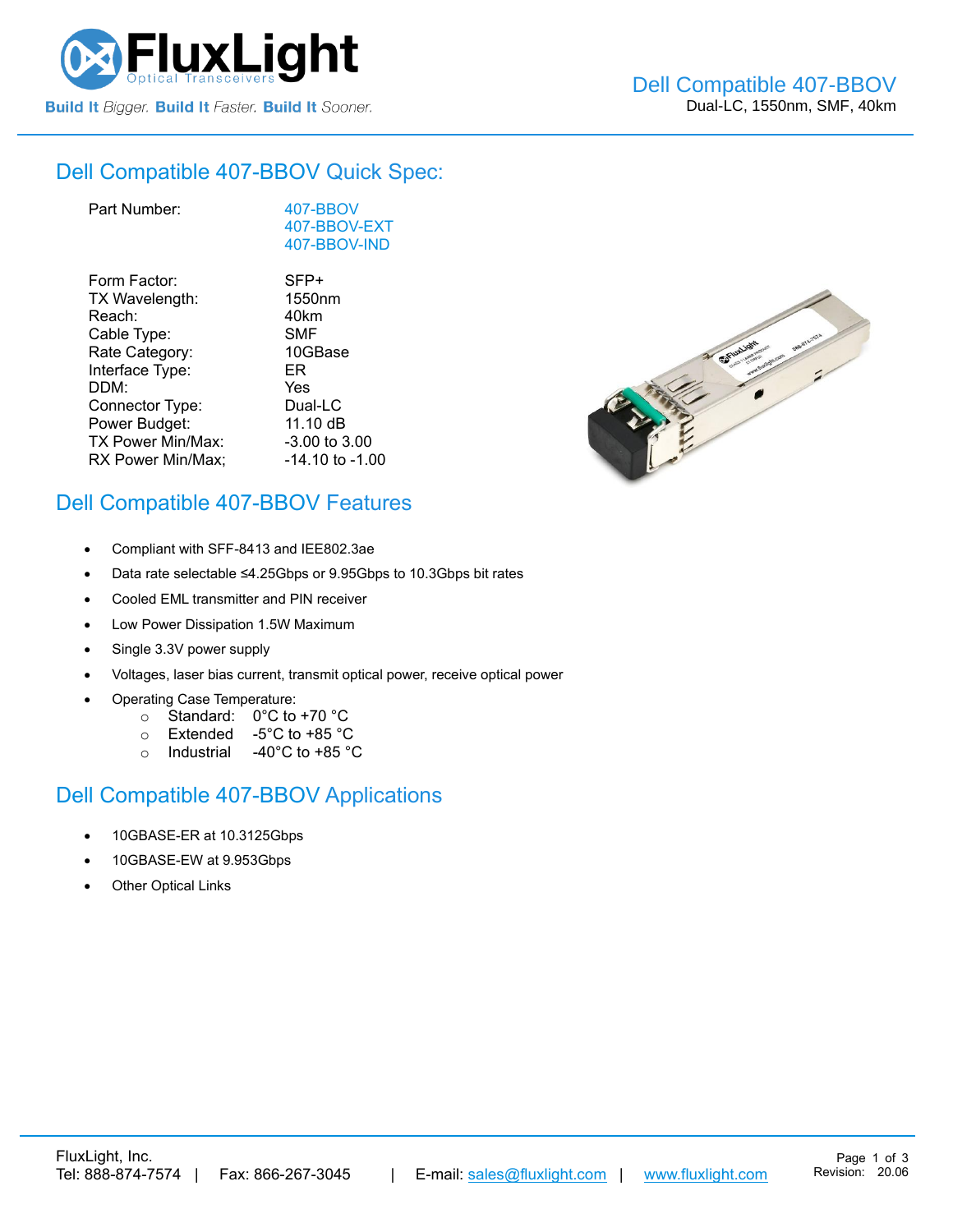

**Build It Bigger. Build It Faster. Build It Sooner.** 

### Electrical Characteristics (Condition: Ta=TOP)

| <b>Parameter</b>                  | <b>Symbol</b> | Min.        | <b>Typ</b> | Max.      | <b>Unit</b> | <b>Notes</b>                          |
|-----------------------------------|---------------|-------------|------------|-----------|-------------|---------------------------------------|
| <b>CML Inputs(Differential)</b>   | Vin           | 150         |            | 1200      | mV p-p      | AC coupled inputs                     |
| <b>Supply Current</b>             | ICC           |             |            | 300       | mA          |                                       |
| Input Impedance (Differential)    | Zin           | 85          | 100        | 115       | ohm         | $\text{Rin} > 100 \text{ kohm } @$ DC |
| Tx_Disable Input Voltage - Low    | VIL           | $\mathbf 0$ |            | 0.8       | V           |                                       |
| Tx Disable Input Voltage - High   | VIH.          | 2.0         |            | 3.45      | V           |                                       |
| Tx Fault Output Voltage - Low     | <b>VOL</b>    | $\mathbf 0$ |            | 0.5       | $\vee$      |                                       |
| Tx Fault Output Voltage - High    | <b>VOH</b>    | 2.0         |            | $Vcc+0.3$ | V           |                                       |
| <b>CML Outputs (Differential)</b> | Vout          | 350         |            | 700       | mV pp       | AC coupled outputs                    |
| Output Impedance (Differential)   | Zout          | 85          | 100        | 115       | ohms        |                                       |
| Rx LOS Output Voltage-Low         | <b>VOL</b>    | 0           |            | 0.5       | $\vee$      |                                       |
| Rx LOS Output Voltage- High       | <b>VOH</b>    | 2.5         |            |           | $\vee$      |                                       |

# Optical Characteristics (Condition: Ta=TOP)

| <b>TX</b>                        |                |                  |                          |                              |                          |                |
|----------------------------------|----------------|------------------|--------------------------|------------------------------|--------------------------|----------------|
| <b>Parameter</b>                 |                | <b>Symbol</b>    | <b>Min</b>               | <b>Typ</b>                   | <b>Max</b>               | <b>Unit</b>    |
| Data Rate                        |                |                  | $\overline{\phantom{0}}$ | 10.3                         | $\overline{\phantom{a}}$ | Gb/s           |
| 9µm Core Diameter SMF            |                |                  |                          | 10                           |                          | K <sub>m</sub> |
| Centre wavelength                |                | λc               | 1530                     | 1550                         | 1565                     | nm             |
| Output Spectral Width(-20dB)     |                | Δλ               |                          |                              | 1                        | nm             |
| Average Output Power             |                | $P_{\text{out}}$ | $-3$                     |                              | $+3$                     | dBm            |
| <b>Extinction Ratio</b>          |                | <b>ER</b>        | 6                        | $\qquad \qquad \blacksquare$ | $\blacksquare$           | dB             |
| Average Power of OFF Transmitter |                |                  |                          |                              | $-30$                    | dBm            |
| Side Mode Suppression Ratio      |                | <b>SMSR</b>      | 30                       |                              |                          | dB             |
| Input Differential Impedance     |                | Zin              | 90                       | 100                          | 110                      | Ω              |
| <b>TX Disable</b>                | <b>Disable</b> |                  | 2.0                      |                              | $Vcc+0.3$                |                |
|                                  | Enable         |                  | $\Omega$                 |                              | 0.8                      | V              |
| <b>TX Fault</b>                  | Fault          |                  | 2.0                      |                              | $Vcc+0.3$                |                |
|                                  | Normal         |                  | 0                        |                              | 0.8                      | $\vee$         |